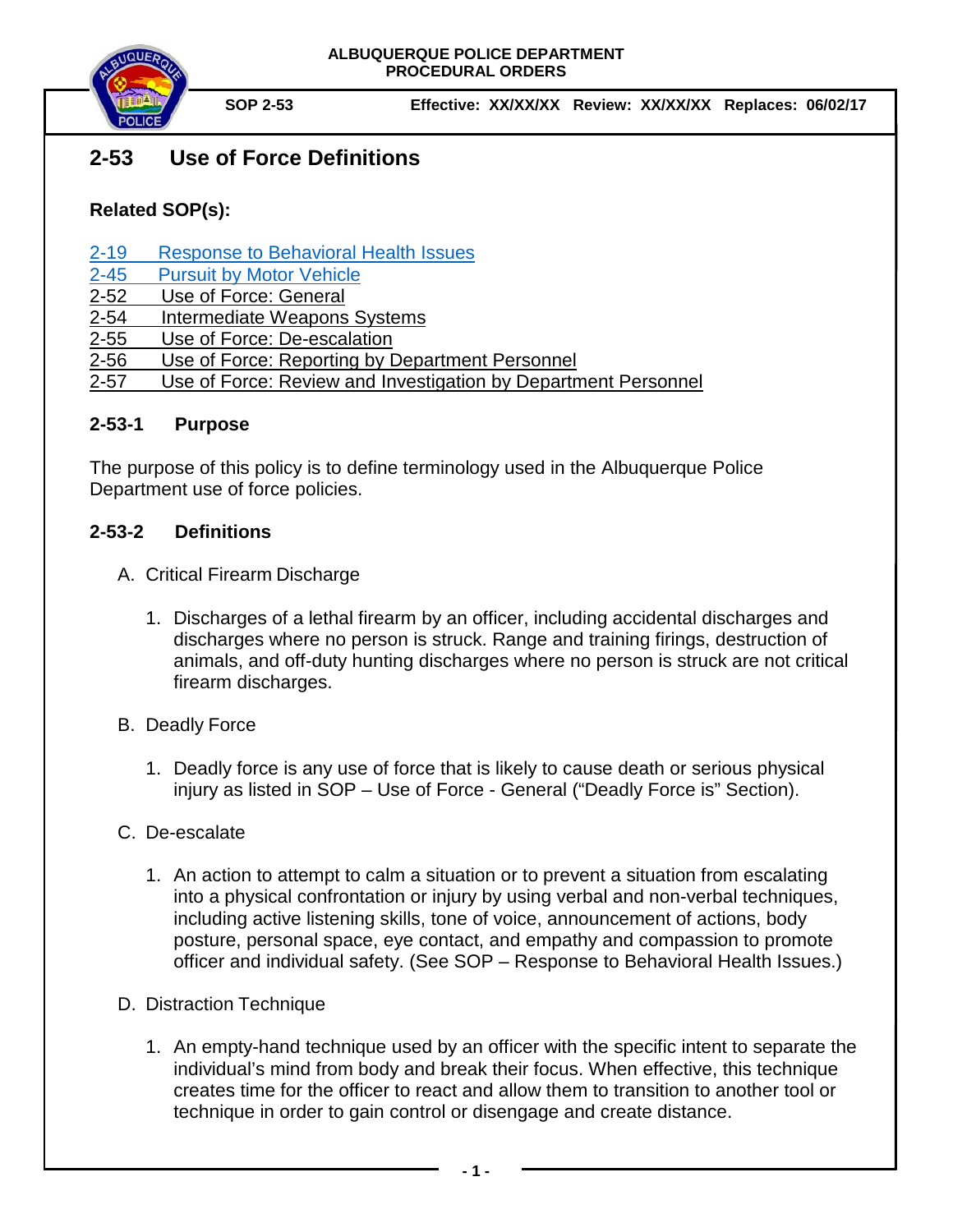**ALBUQUERQUE POLICE DEPARTMENT PROCEDURAL ORDERS**



**SOP 2-53 Effective: XX/XX/XX Review: XX/XX/XX Replaces: 06/02/17**

- 2. The use of a distraction technique by an officer is reportable as a Level 2 use of force.
- E. Electronic Control Weapon (ECW) Application
	- 1. The contact and delivery of an electrical impulse to an individual with an ECW.
- F. Escort Techniques
	- 1. The use of an escort technique involves the application of a "C-clamp" to the wrist notch and triceps notch of the individual's arm. The escort is applied to maintain physical control to move a compliant individual to meet the officer's objective.
- G. Feasible
	- 1. An action is feasible when it can be done or carried out reasonably to achieve an arrest or lawful objective without increasing risk to the officer or other persons.
- H. Force
	- 1. Any physical means used to defend the officer or others, restrain, overcome resistance, or otherwise gain physical control of an individual.
- I. Force Array
	- 1. Force array is a team tactic, which utilizes a layer of force options. Officers work in concert with one another by deploying varying force options. Force array provides officers with a range of force options and allows officers to quickly escalate or deescalate their force response when necessary.
- J. Hard Object
	- 1. Any object used to forcefully strike an individual, which has the potential to cause serious physical injury or death through blunt force trauma. A hard object can include impact weapons (e.g., baton, beanbag rounds and 40 millimeter impact munitions) and improvised impact weapons. An officer's own hands, knees, forearms, elbows, or feet do not constitute hard objects.
- K. Immediate Threat
	- 1. An immediate threat to an officer or other individual is one that can be delivered, without delay, and requires an instant response by an officer to stop the threat or control the situation.
- L. Imminent Threat
	- 1. A dangerous or threatening situation which is about to occur or take place and is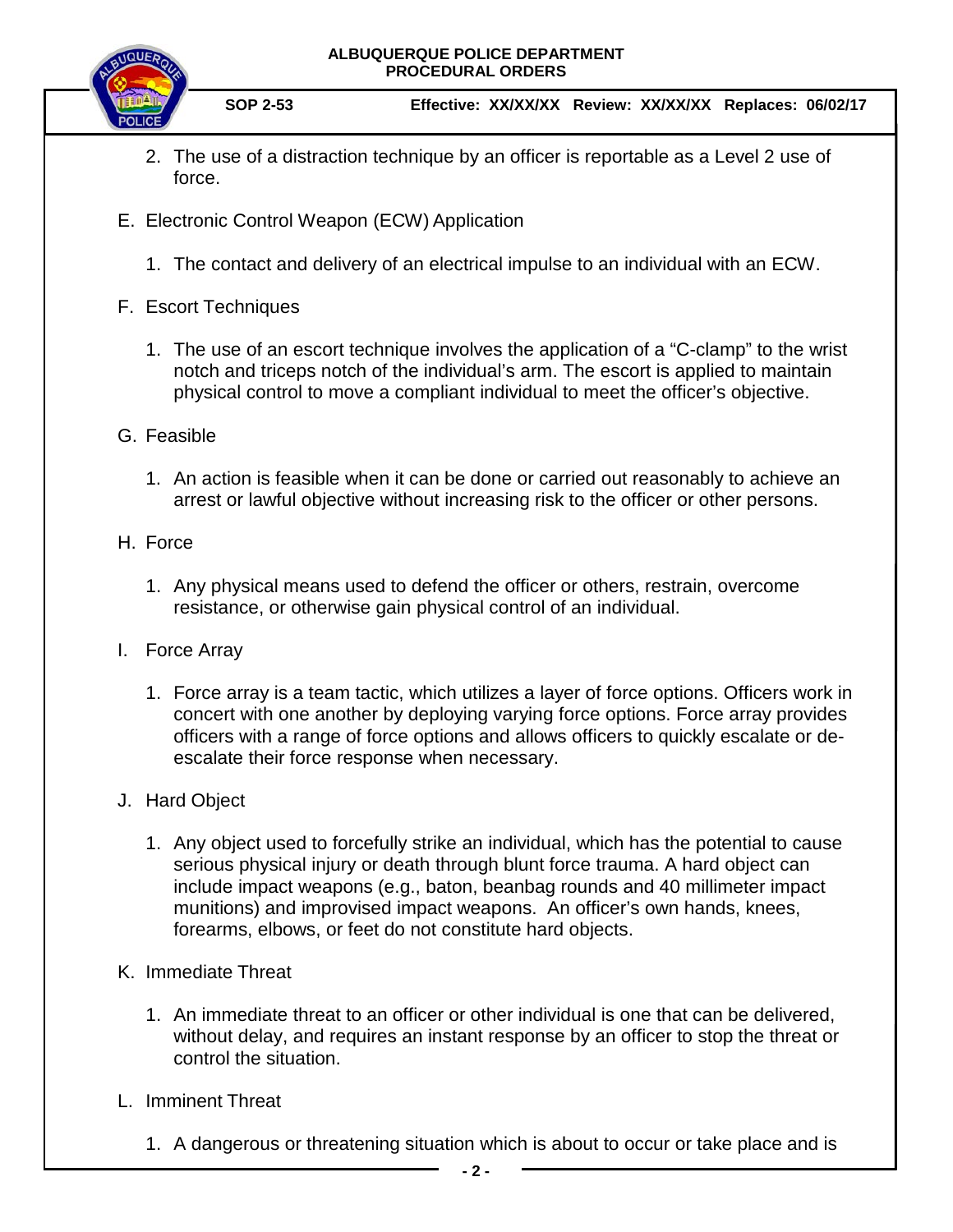

**SOP 2-53 Effective: XX/XX/XX Review: XX/XX/XX Replaces: 06/02/17**

perceived to be unfolding.

- M. Levels of Force
	- 1. **Level 1 Use of Force:** Force that is likely to cause only transitory pain, disorientation, and/or discomfort during its application as a means of gaining compliance.
		- a. This includes techniques that are not reasonably expected to cause injury, do not result in an actual injury, and are not likely to result in a complaint of injury (i.e., pain compliance techniques and resisted handcuffing).
		- b. Shows of force, including: pointing a firearm, beanbag shotgun, 40 millimeter impact launcher, OC spray, or ECW at an individual, or using an ECW to "paint" an individual with the laser sight or utilizing a warning arc. A show of force is reportable as a Level 1 use of force.
		- c. Level 1 use of force does not include interaction meant to guide, assist, or control an individual who is offering minimal resistance.
	- 2. **Level 2 Use of Force:** Force that causes injury, could reasonably be expected to cause injury, or results in a complaint of injury.
		- a. Level 2 use of force includes:
			- i. Use of an ECW, including where an ECW is fired at an individual but misses;
			- ii. Use of a beanbag shotgun or 40 millimeter impact launcher, including where it is fired at an individual but misses;
			- iii. OC spray use including where it is sprayed at an individual but misses;
		- iv. Empty-hand techniques (e.g., strikes, kicks, takedowns, distraction techniques, or leg sweeps); and
		- v. Strikes and attempted strikes with impact weapons.
			- This excludes strikes to the head, neck, throat, chest, or groin, with a beanbag shotgun or 40 millimeter impact launcher and strikes to the head, neck, throat, torso, or groin with a baton or improvised impact weapon, which are considered Level 3 uses of force.
	- 3. **Level 3 Use of Force:** Force that results in, or could reasonably result in, serious physical injury, hospitalization, or death.
		- a. Level 3 use of force includes:
			- i. Use of deadly force;
			- ii. Critical firearm discharges;
			- iii. Use of force resulting in death or serious physical injury;
		- iv. Use of force resulting in hospitalization;
		- v. Strikes to the head, neck, throat, chest, or groin with a beanbag shotgun or 40 millimeter impact launcher and strikes to the head, neck, throat, torso, or groin with a baton or improvised impact weapon;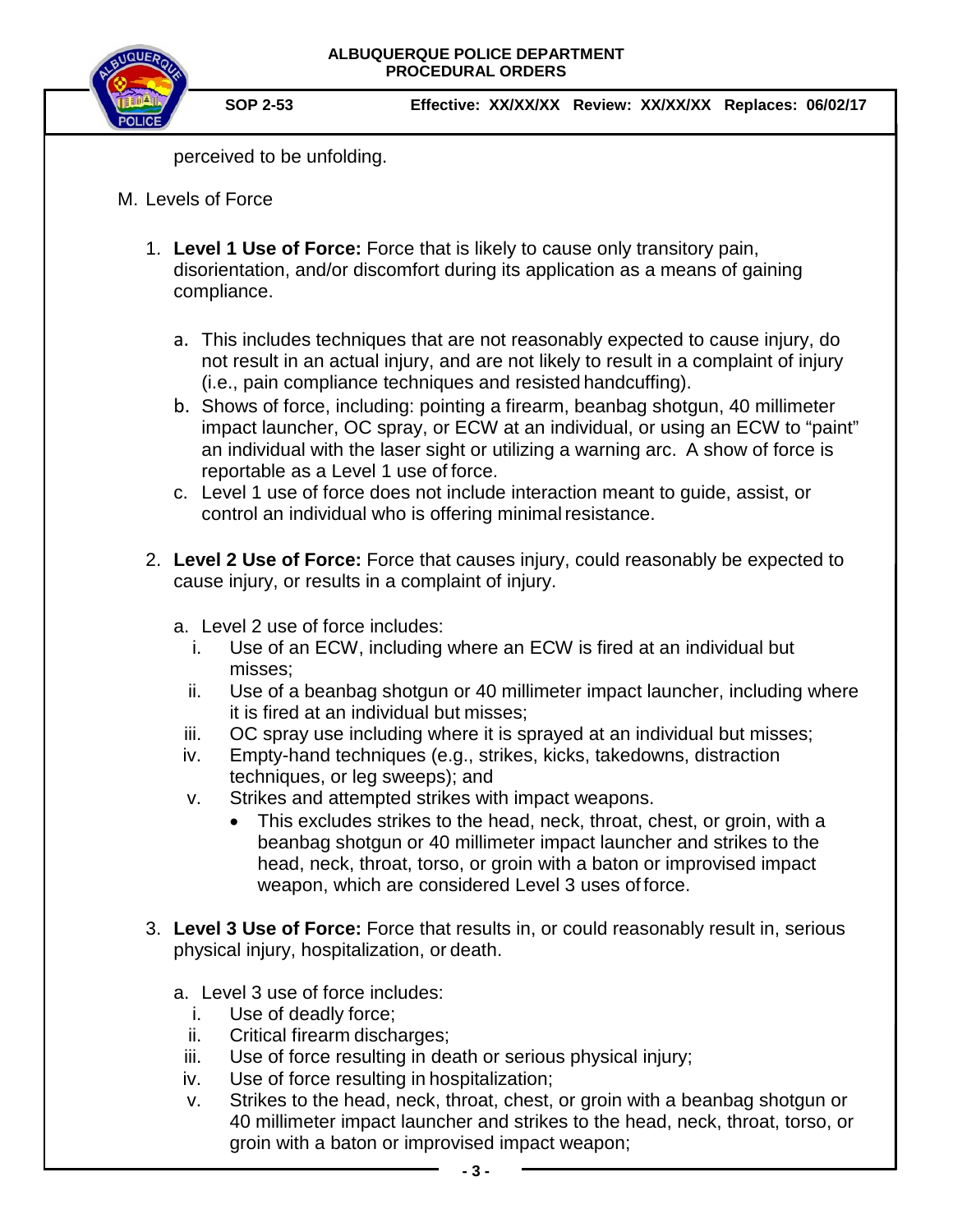

#### **ALBUQUERQUE POLICE DEPARTMENT PROCEDURAL ORDERS**

**SOP 2-53 Effective: XX/XX/XX Review: XX/XX/XX Replaces: 06/02/17**

- vi. Use of force resulting in a loss of consciousness;
- vii. Police Service Dog bites;
- viii. Three or more applications of an ECW on an individual during a single interaction, regardless of the mode or duration of the application, and regardless of whether the applications are by the same or differentofficers;
- ix. ECW application on an individual during a single interaction for longer than 15 seconds, whether continuous or consecutive, regardless of the mode of application;
- x. Neck holds;
- xi. Four or more strikes with a baton or improvised impact weapon; and
- xii. Any Level 2 use of force against a handcuffed individual.
- N. Levels of Resistance
	- 1. Passive Resistance
		- a. Refers to instances where an individual does not comply with an officer's commands and is uncooperative, but is nonviolent and prevents an officer from placing the subject in custody and/or taking control. Passive resistance may include but is not limited to standing stationary and not moving upon lawful direction, falling limply and refusing to move (dead weight), holding on to a fixed object, linking arms to another during a protest or demonstration, or verbally signaling an intention to avoid or prevent being taken into custody.
	- 2. Active Resistance
		- a. Refers to an individual's resistance that poses a threat of harm to the officer or others, such as when an individual attempts to attack or does attack an officer; exhibits combative behavior (e.g., lunging toward the officer, striking the officer with hands, fists, feet, or any instrument that may be perceived as a weapon such as a knife or stick); or attempts to leave the scene, flee, hide from detection, or pull away from the officer's grasp. Verbal statements alone do not constitute active resistance. Bracing or tensing alone ordinarily do not constitute active resistance, but may if they pose a threat of harm to the officer or others.
- O. Low-Level Control Tactics
	- 1. Physical interactions meant to guide and/or control an individual that do not constitute a reportable use of force. Low-level control tactics include, but are not limited to:
		- a. Escort techniques, touching, use of control holds, or handcuffing an individual with no or minimal resistance (e.g., tensing of arm muscles or turning or pulling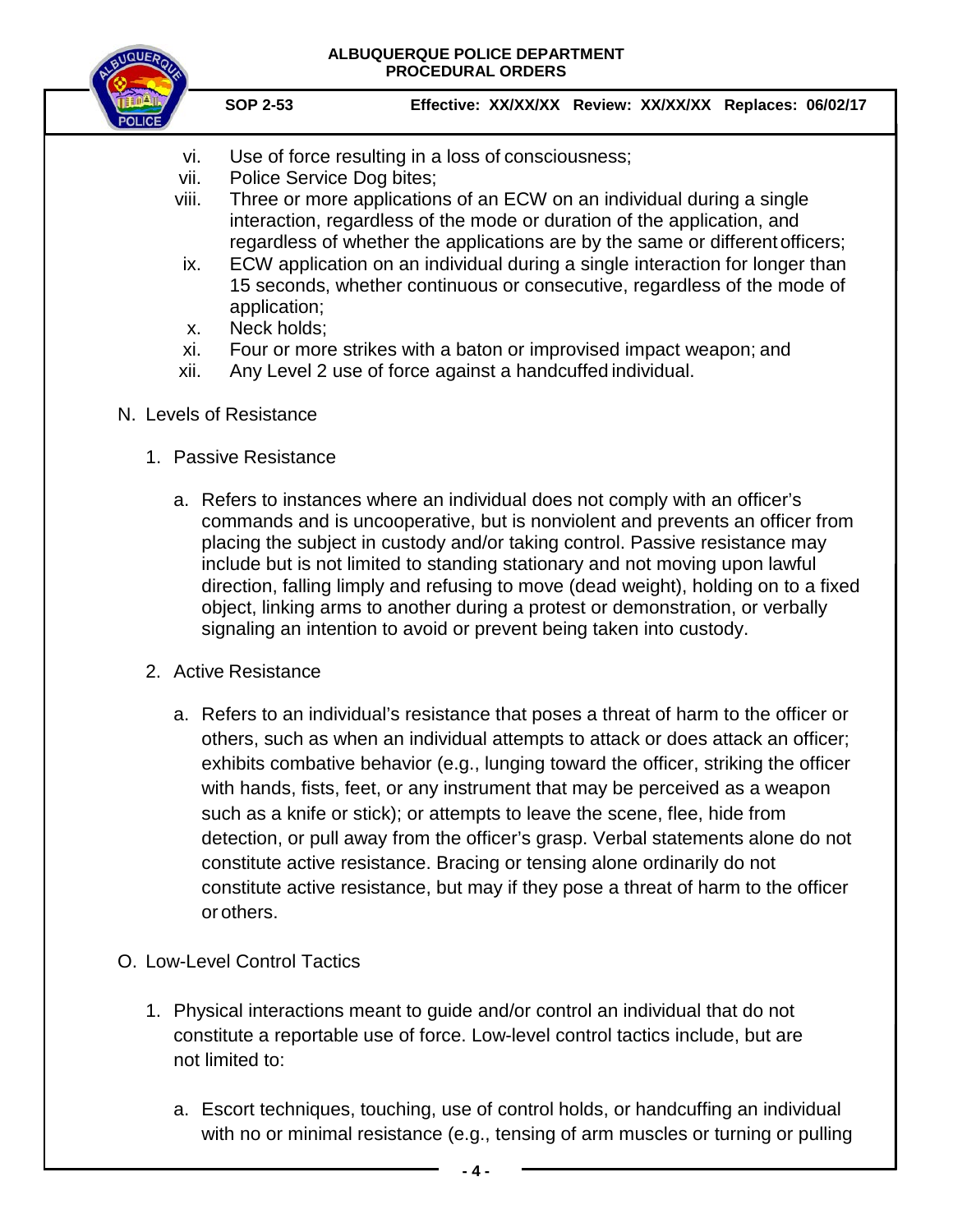



**SOP 2-53 Effective: XX/XX/XX Review: XX/XX/XX Replaces: 06/02/17**

away that does not escalate to a reportable use of force) which does not cause pain and is not reasonably likely to cause pain or injury; and

b. Using hands or equipment to stop, push back, separate, or escort a person in a manner that does not cause pain, and is not reasonably likely to cause any pain or injury.

### P. Low Ready

- 1. Low ready is a position of preparedness with a firearm, ECW, 40 millimeter impact launcher, or bean bag shotgun, in which the muzzle of the weapon is not covering an individual and the trigger finger is outside the trigger guard and straight along the frame. The angle of the low ready is based on the distance from the individual. A weapon at low ready is not a reportable show of force because the weapon is not pointed at the individual.
- Q. Minimum Amount of Force Necessary
	- 1. The lowest level of force within the range of objectively reasonable force that is necessary to make an arrest or to achieve a lawful objective without increasing the risk to the officer or others.
- R. Necessary Force
	- 1. Force is necessary when no reasonable alternative to the use of force exists. When force is necessary, officers shall use the minimum amount of force required that is reasonably necessary to achieve a legitimate, lawful objective.
- S. Neck Hold (Choke Hold)
	- 1. This term refers to the following types of holds: a carotid restraint hold; a vascular neck restraint; a choke hold that inhibits breathing by compression of the airway in the neck; or a hold with a knee or other object to the individual's neck. A neck hold is considered deadly force.
	- 2. Incidental contact, pressure point contact, touching, guiding, or controlling on the back of the neck do not constitute a neck hold. For more information on carotid restraint holds and lateral vascular neck restraint, refer to the definition of vascular neck restraint, below.
- T. Proportional Force
	- 1. Force is proportional when it includes consideration of the totality of the circumstances surrounding the situation, including the presence of articulable imminent danger to the officer or others.